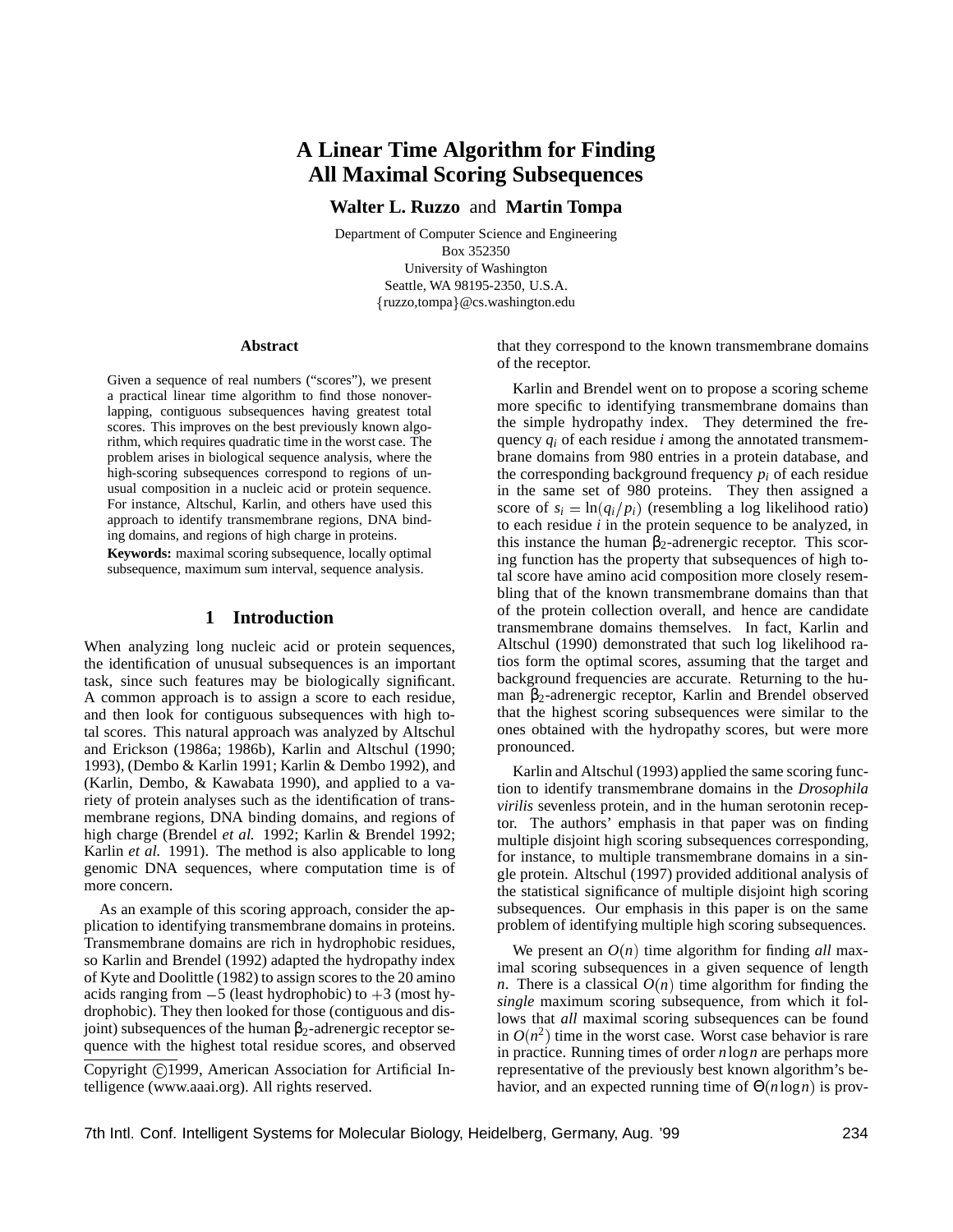able for an unrealistic but suggestive model. (See Section 2.) While that algorithm may be fast enough to be useful in practice, ours is an order of magnitude faster on problems of realistic size. Furthermore, it is not substantially more complex, and presents some interesting subtleties in its design and analysis. Finally, we hope better understanding of this problem will lead to improvements in performance of algorithms for more complex scoring schemes (P. Green (1997)), alternative definitions of maximal or optimal subsequences (Sellers (1984)), or for finding certain kinds of maximal subalignments (Altschul and Erickson (1986a; 1986b), Sellers (1984), Waterman and Eggert (1987)), for which the best known algorithms are quadratic or worse. Note that our algorithm immediately gives a quadratic method quite different from the usual dynamic programming methods for finding maximal (gapless) subalignments; perhaps further improvements are possible.

Section 2 defines the computational problem to be solved, and describes the best previously known algorithm for it. Section 3 provides an alternative characterization of the problem, and gives some basic facts about maximal scoring subsequences. Section 4 presents our algorithm, and discusses its correctness and analysis. Section 5 outlines some experimental results.

## **2 Problem Definition and Previously Known Algorithms**

**Problem Definition.** The input is a sequence  $(x_1, x_2, \ldots, x_n)$ of (not necessarily positive) real numbers, called "scores." The goal is to identify those contiguous subsequences having the greatest total scores, where the score  $S_i$ ; *j* of a subsequence  $(x_i, x_{i+1}, \ldots, x_j)$  is simply the sum of its elements:

$$
S_{i,j} = \sum_{i \leq k \leq j} x_k.
$$

Throughout the paper, the term "subsequence" will be taken to mean "contiguous subsequence", and likewise for "supersequence". Contiguous subsequences are sometimes called *substrings*, *segments*, *intervals*, or *regions*. Likewise, maximal scoring subsequences (defined below) are sometimes called *locally optimal subsequences* or *maximum sum intervals*.

There is a subtlety in defining exactly what constitutes a maximal scoring subsequence. Temporarily setting aside the handling of tied scores, the highest scoring subsequence is simply the subsequence  $(x_i, x_{i+1}, \ldots, x_j)$  that maximizes  $S_{i,j}$ . It is not so clear, however, what the second best subsequence should be. The subsequence with the second highest numerical score very likely will overlap the highest scoring subsequence except for the addition or deletion of a few scores at one end. Given the motivating application, this conveys no useful information. Instead, the  $k^{th}$  best subsequence will be defined to be the one that maximizes  $S_{i,j}$  among those subsequences *disjoint* from the  $k - 1$  best subsequences. Additionally, to avoid trivialities, we stop the process when the next best score is nonpositive. Returning to the matter of tied scores, a zero-scoring subsequence adjacent to a

positive-scoring one creates overlapping subsequences with tied scores. We resolve these ties by disallowing nonempty, zero-scoring prefixes or suffixes in maximal scoring subsequences.

We define a *maximal scoring subsequence* (or *maximal subsequence* for short) to be any of the (positive scoring) subsequences found by the process described in the previous paragraph, and the desired output is a list of all these subsequences. In practice, of course, scores below a certain threshold might be discarded. Karlin and Altschul (1993) describe how such a threshold should be chosen to correspond to a desired level of statistical significance.

As an example, consider the input sequence  $(4, -5, 3, -3, 1, 2, -2, 2, -2, 1, 5)$ . The highest scoring subsequence is  $M = (1, 2, -2, 2, -2, 1, 5)$ , with a total score of 7. (There is another subsequence tied for this score by appending  $(3,-3)$  to the left end of *M*, but this subsequence is not maximal, since it has a nonempty zero-scoring prefix.) Thus, the maximal subsequences are (4), (3), and *M*.

**Previously Known Algorithm.** Although the definition of the single highest scoring subsequence suggests that quadratic time would be needed to search over all combinations of *i* and *j*, there is a well known linear time algorithm for finding the single maximum scoring subsequence; cf. Bates and Constable (1985), Bentley (1986, Column 7), or Manber (1989, Section 5.8). (It can also be found by a specialization of the Smith-Waterman algorithm (Smith & Waterman 1981).) The disjointness property immediately suggests a simple divide-and-conquer algorithm for finding *all* maximal subsequences: find the highest scoring subsequence, remove it, and then apply the algorithm recursively to the remainder of the sequence to the left of the removed portion, and then to the remainder to the right.

Analysis of this algorithm is similar to that for Quicksort. (For an analysis of Quicksort see, for example, Manber (1989).) In the worst case, it will require quadratic time, since the next highest scoring subsequence may be a short subsequence near one end of the remaining sequence in every recursive call. However, if the input is appropriately random, the expected running time will be Θ(*n*log*n*), since the highest scoring subsequence will usually fall nearer to the middle. This result holds if (i) the residues in the sequence are chosen independently at random, and (ii) the expected score of a single random residue is negative. Assumption (ii) is a reasonable one (Karlin & Altschul 1990; 1993). Note in particular that if the expected score were positive, then the highest scoring subsequence would likely include most of the sequence, an uninteresting situation. Moreover, if log likelihood ratios are used as scores, as described in Section 1, then the expected score is the negative of a relative entropy, and is thus provably nonpositive. However, assumption (i) is decidedly unreasonable in practice: we are not interested in regions of unusual composition in random sequences. Nevertheless, the *n*log*n* result is suggestive, and in accord with the performance observed in practice. (See Section 5.)

7th Intl. Conf. Intelligent Systems for Molecular Biology, Heidelberg, Germany, Aug. '99 235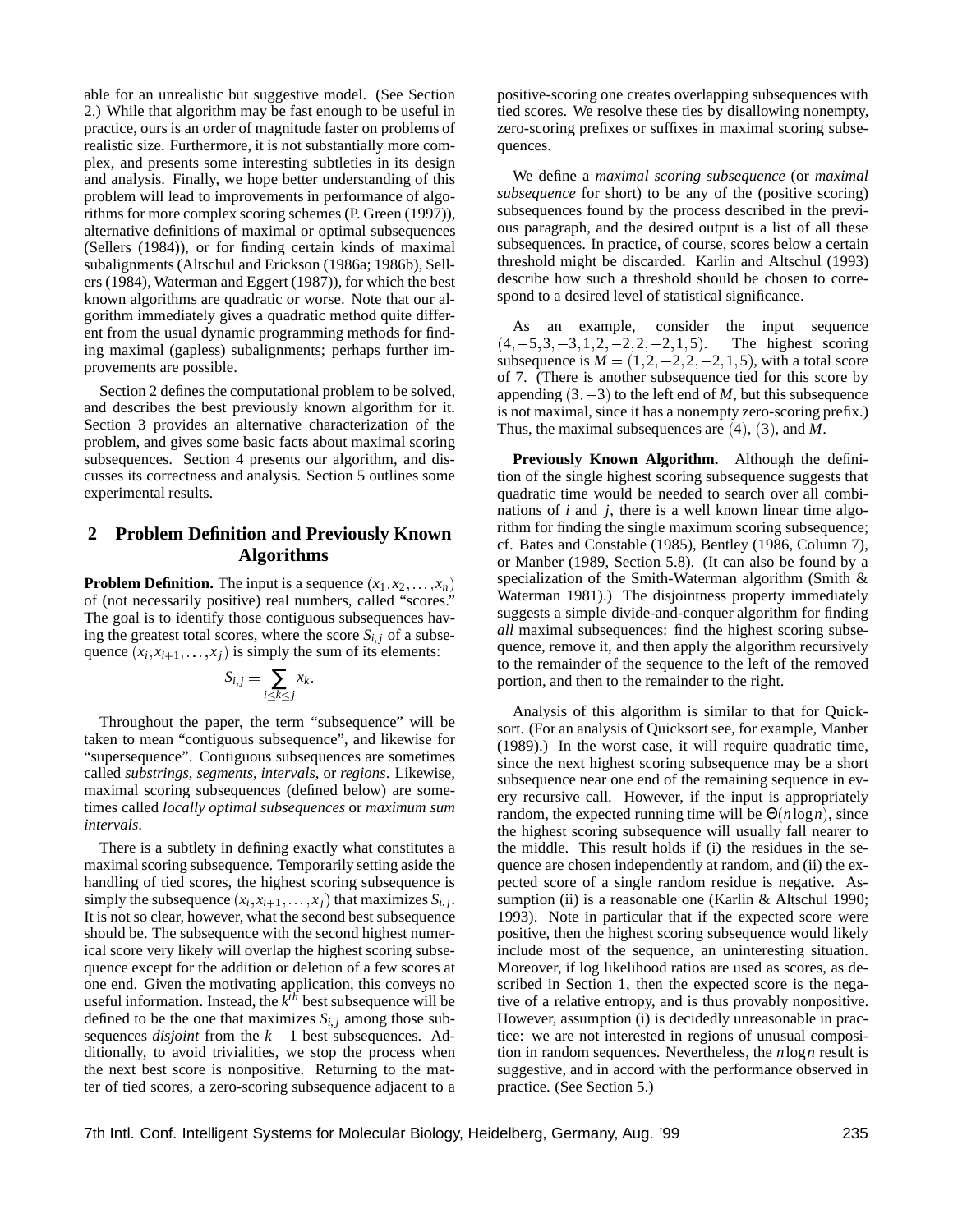## **3 Alternative Characterization**

The procedural definition of maximal scoring subsequences presented above, while well motivated, is somewhat difficult to use for many purposes, and a more direct definition is preferable. Intuitively, the desired subsequences are "maximal" in the sense that they cannot be lengthened or shortened without reducing their scores. This simple intuition, however, is too simple. For example, in the score sequence  $(5, -4.9, 1, 3)$ , both (5) and (1, 3) are maximal: (5) is the highest scoring subsequence, and  $(1, 3)$  is the highest scoring subsequence disjoint from (5). Under the naive definition suggested above, however, (5) would be the only maximal scoring subsequence: although subsequence (1, 3) has nearly as high a score, it would be excluded because it can be extended to form a higher scoring sequence  $(5, -4.9, 1, 3)$ , which in turn can be contracted to form the still higher scoring sequence (5). The following alternative characterization of the maximal scoring subsequences, due to Green (1997), corrects this problem.

**Proposition 1** *Let K be any nonempty score sequence. A subsequence I is maximal scoring in K if and only if*

*P1. all proper subsequences of I have lower score, and*

*P2. no proper supersequence of I contained in K satisfies P1.*

For the remainder of the paper, we will take this as the definition of a maximal scoring subsequence, proving its equivalence to the original procedural definition at the end of this section. We first develop a variety of useful consequences of the new definition. For example, we show that every nonempty prefix and suffix of a maximal scoring subsequence has positive score, and that every subsequence satisfying P1 (and hence every individual positive score) is contained in some maximal scoring subsequence. Some of these properties are needed for the proof of Proposition 1, and some for the correctness of the algorithm in Section 4.

Let  $|K|$  denote the length of a sequence *K*.

**Lemma 2** *Let K be any nonempty score sequence. For any subsequence I of K the following are equivalent:*

- *1. I satisfies property P1.*
- *2. For*  $0 \le i \le |I|$ , *let*  $S_i$  *denote the cumulative total of all scores in K up to and including the ith score of I. Then S*<sup>0</sup> *is the unique minimum and S*j*I*<sup>j</sup> *is the unique maximum of the Si's.*
- *3. All nonempty prefixes and all nonempty suffixes of I have positive total score.*

**Proof:**  $1 \Rightarrow 2$ : If for some  $0 \le i < |I|$  we have  $S_i \ge S_{|I|}$ , then the proper prefix of *I* with length *i* has total score at least that of *I*. Similarly, if  $S_i \leq S_0$  for some  $0 < i \leq |I|$ , then the length  $(|I| - i)$  suffix of *I* has total score at least that of *I*.

 $2 \Rightarrow 3$ : The total score of the length *i* prefix of *I* is  $S_i - S_0$ , which is positive since  $S_0$  is the unique minimum. Similarly,

a suffix will have score  $S_{|I|} - S_i$ , which is positive since  $S_{|I|}$ is the unique maximum.

 $3 \Rightarrow 1$ : The score of any proper subsequence *J* of *I* will be the total score of *I* minus the scores of the prefix of *I* to the left of *J* and the suffix of *I* to the right of *J*. Since nonempty prefixes and suffixes all have positive scores, *J* will have a strictly lower score than  $I$ .

**Lemma 3** *Let K be any nonempty score sequence. The maximal subsequences of K are pairwise disjoint (neither overlapping nor abutting).*

**Proof:** Suppose *I* and *J* are maximal and nondisjoint, with *I*'s left end at least as far left as *J*'s. Let *L* be the union of the intervals *I* and *J*. By Lemma 2, the minimum cumulative scores within *I* and *J* occur uniquely at their respective left ends, and the left end of *J* falls within (or at the right end of) *I*, so the minimum cumulative score within *L* occurs uniquely at its left end. Similarly, *L*'s maximum cumulative score occurs uniquely at its right end. Thus by Lemma 2, *L* satisfies property P1, contradicting the P2 property of either  $I$  or  $J$ .

**Lemma 4** *Let K be any nonempty score sequence. Every subsequence I of K satisfying property P1 is contained in a maximal subsequence of K. In particular, every positive single score is contained in a maximal subsequence.*

**Proof:** Suppose not. Let *I* be a counterexample of maximum length. *I* satisfies property P1, but is not itself maximal, so it must be properly contained in some supersequence *J* satisfying P1. *J* cannot be contained in any maximal subsequence, for otherwise *I* would be contained in a maximal subsequence. Thus *J* is also a counterexample to the lemma, contradicting the choice of *I* as a longest counterexample.  $\Box$ 

**Corollary 5** *Within any subsequence that does not overlap any maximal subsequence, the cumulative scores are monotonically nonincreasing.*

**Lemma 6** *Let K be any nonempty score sequence. Among consecutive occurrences of the minimum (maximum) cumulative total of all scores in any prefix of K, the rightmost (leftmost, respectively) is either at the left (right, respectively) end of one of its maximal subsequences, or at the right (left, respectively) end of K.*

**Proof:** If a minimum cumulative score occurs in a subsequence *H* that does not overlap any maximal subsequence, by Corollary 5 the rightmost of consecutive occurrences of this minimum must occur at the right end of *H*, which is either the right end of *K* or the left end of some maximal subsequence. If the minimum cumulative score occurs within some maximal subsequence, it must occur at its left end, by Lemma 2. Arguments for the maximum cumulative score are dual.  $\Box$ 

Suppose *J* is a subsequence of a score sequence *K*. The key issue in our inductive correctness arguments turns out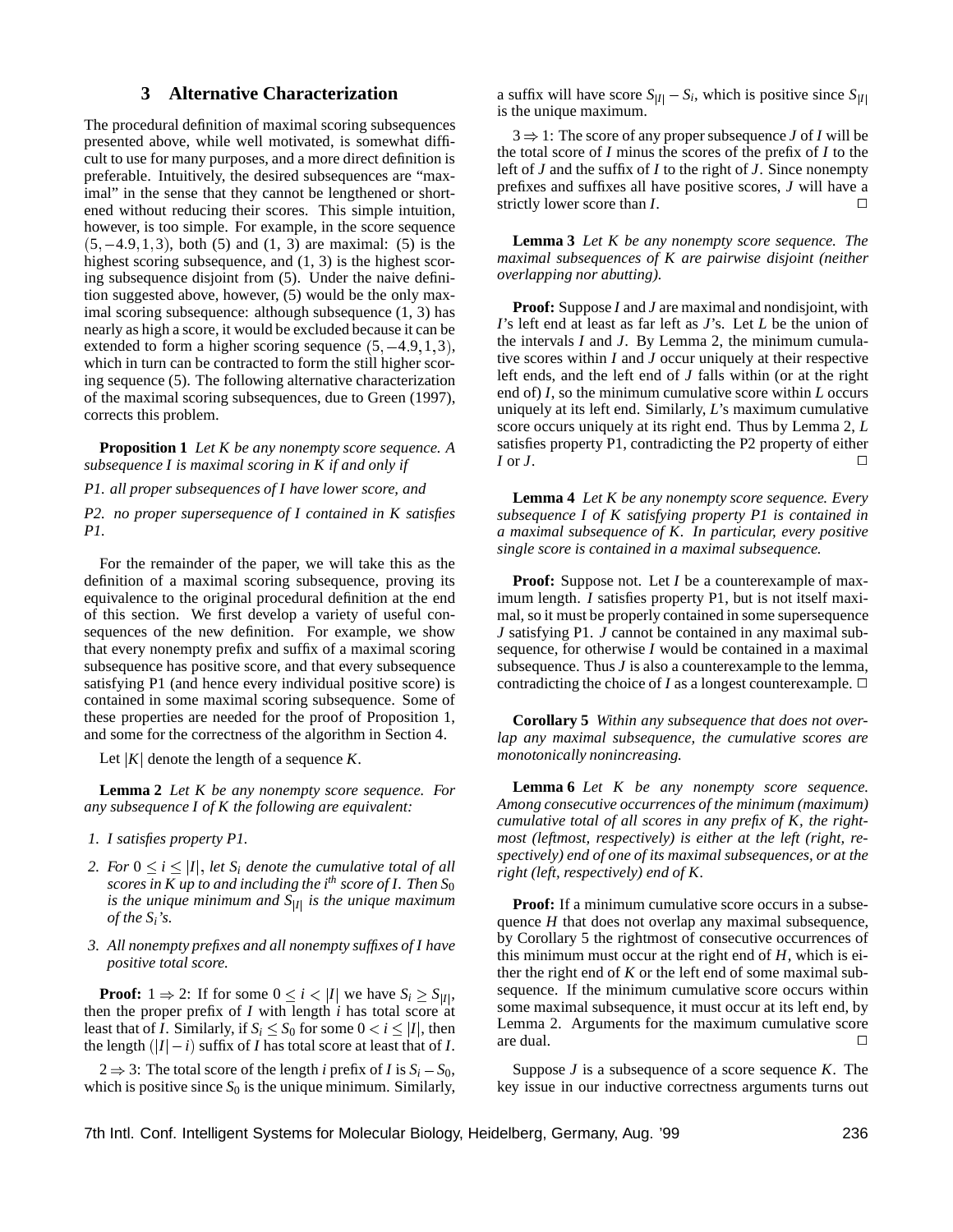to be relating the maximal subsequences of *J* to those of *K*. The following three lemmas give some of these relationships. Lemma 7 establishes the easy direction, and Lemmas 8 and 9 give useful partial converses. We sometimes say that a sequence is *I-maximal* as a shorthand for "maximal scoring subsequence of *I*."

**Lemma 7** *Let K be any nonempty score sequence. If I is a subsequence of J, which in turn is a subsequence of K, and I is K-maximal, then I is J-maximal.*

**Proof:** Since *I* is *K*-maximal, it satisfies property P1, and no proper supersequence of *I* in *K* satisfies P1. Then certainly there is no proper supersequence of *I* in *J* satisfying  $P1.$ 

**Lemma 8** *Let K be any nonempty score sequence. Suppose J is a prefix of K, and suppose all scores in the suffix of K following J are nonpositive. Then the maximal subsequences of K are exactly the same as those of J.*

**Proof:** If *I* is *K*-maximal, then *I* is *J*-maximal by Lemma 7. Conversely, if *I* is *J*-maximal, then no proper supersequence of *I* satisfying property P1 exists in *J*, and every supersequence extending outside of *J* fails to satisfy property P1 by Lemma 2, since it has a nonempty nonpositive suffix. Thus, *I* is *K*-maximal.  $\Box$ 

**Lemma 9** *Let K be any nonempty score sequence. Suppose M is a maximal subsequence of K, and let L and R be the two (possibly empty) subsequences of K formed by deletion of M. Then a subsequence I of L is L-maximal if and only if I is K-maximal. Similarly, a subsequence of R is R-maximal if and only if it is K-maximal.*

**Proof:** We will only give the argument for *L*, the argument for *R* being identical.

The "if" direction is immediate from Lemma 7.

For the "only if" direction, suppose *I* is *L*-maximal but not *K*-maximal. *I* satisfies property P1, so by Lemma 4, *I* is contained in some *J* that is *K*-maximal. *J* properly contains *I*, since *I* is not *K*-maximal. Furthermore, *J* cannot be contained in *L*, for otherwise *I* is not *L*-maximal. But neither can *J* extend past the end of *L*, because then it would overlap *M*, violating disjointness of *K*-maximal sequences  $(Lemma 3)$ .

Finally we prove Proposition 1, establishing the equivalence of the two alternative definitions of "maximal scoring subsequence" considered above. That is, we show that a subsequence is maximal according to the original procedural definition given in Section 2 if and only if it satisfies properties P1 and P2 of Proposition 1.

**Proof** (of Proposition 1): Let  $MAX(K)$  be the complete list of subsequences satisfying P1 and P2 in *K*. Any positivescoring subsequence *M* having a globally maximum score and no zero-scoring prefix or suffix clearly satisfies properties P1 and P2. Hence,  $MAX(K)$  is the empty list if *K* consists only of nonpositive scores (by Lemma 2), and otherwise is  $\langle \text{MAX}(L), M, \text{MAX}(R) \rangle$  (easily shown by Lemma 9

and induction on  $|K|$ ), which is exactly the list produced by the recursive algorithm in Section 2.  $\Box$ 

#### **4 New Algorithm**

We now present an algorithm that finds all maximal scoring subsequences in time  $O(n)$ . We first describe the algorithm, and then discuss its correctness and performance.

**Algorithm.** The algorithm reads the scores from left to right, and maintains the cumulative total of the scores read so far. Additionally, it maintains a certain ordered list  $I_1, I_2, \ldots, I_{k-1}$  of disjoint subsequences. For each such subsequence  $I_j$ , it records the cumulative total  $L_j$  of all scores up to but not including the leftmost score of *I<sup>j</sup>* , and the total *R<sup>j</sup>* up to and including the rightmost score of *I<sup>j</sup>* .

The list is initially empty. Input scores are processed as follows. A nonpositive score requires no special processing when read. A positive score is incorporated into a new subsequence  $I_k$  of length one<sup>1</sup> that is then integrated into the list by the following process.

- 1. The list is searched from right to left for the maximum value of *j* satisfying  $L_i < L_k$ .
- 2. If there is no such *j*, then add  $I_k$  to the end of the list.
- 3. If there is such a *j*, and  $R_j \geq R_k$ , then add  $I_k$  to the end of the list.
- 4. Otherwise (i.e., there is such a *j*, but  $R_j < R_k$ ), extend the subsequence  $I_k$  to the left to encompass everything up to and including the leftmost score in  $I_j$ . Delete subsequences  $I_j, I_{j+1}, \ldots, I_{k-1}$  from the list (none of them is maximal) and reconsider the newly extended subsequence  $I_k$  (now renumbered  $I_j$ ) as in step 1.

After the end of the input is reached, all subsequences remaining on the list are maximal; output them.

As an example of the execution of the algorithm, consider the sample input from Section 2. After reading the scores  $(4, -5, 3, -3, 1, 2, -2, 2)$ , suppose the list of disjoint subsequences is  $I_1 = (4), I_2 = (3), I_3 = (1, 2), I_4 = (2)$ , with  $(L_1, R_1) = (0, 4), (L_2, R_2) = (-1, 2), (L_3, R_3) = (-1, 2)$ , and  $(L_4, R_4) = (0, 2)$ . (See Figure 1.) At this point, the cumulative score is 2. If the ninth input is  $-2$ , the list of subsequences is unchanged, but the cumulative score becomes 0. If the tenth input is 1, Step 1 produces  $j = 3$ , because  $I_3$ is the rightmost subsequence with  $L_3 < 0$ . Now Step 3 applies, since  $R_3 \ge 1$ . Thus  $I_5 = (1)$  is added to the list with  $(L_5, R_5) = (0, 1)$ , and the cumulative score becomes 1. If the eleventh input is 5, Step 1 produces  $j = 5$ , and Step 4 applies, replacing  $I_5$  by  $(1, 5)$  with  $(L_5, R_5) = (0, 6)$ . The algorithm returns to Step 1 without reading further input, this time producing  $j = 3$ . Step 4 again applies, this time merging  $I_3$ ,  $I_4$ , and  $I_5$  into a new  $I_3 = (1, 2, -2, 2, -2, 1, 5)$  with  $(L_3, R_3) = (-1, 6)$ . The algorithm again returns to Step 1, but this time Step 2 applies. If there are no further input

<sup>&</sup>lt;sup>1</sup>In practice, one could optimize this slightly by processing a consecutive series of positive scores as *I<sup>k</sup>* .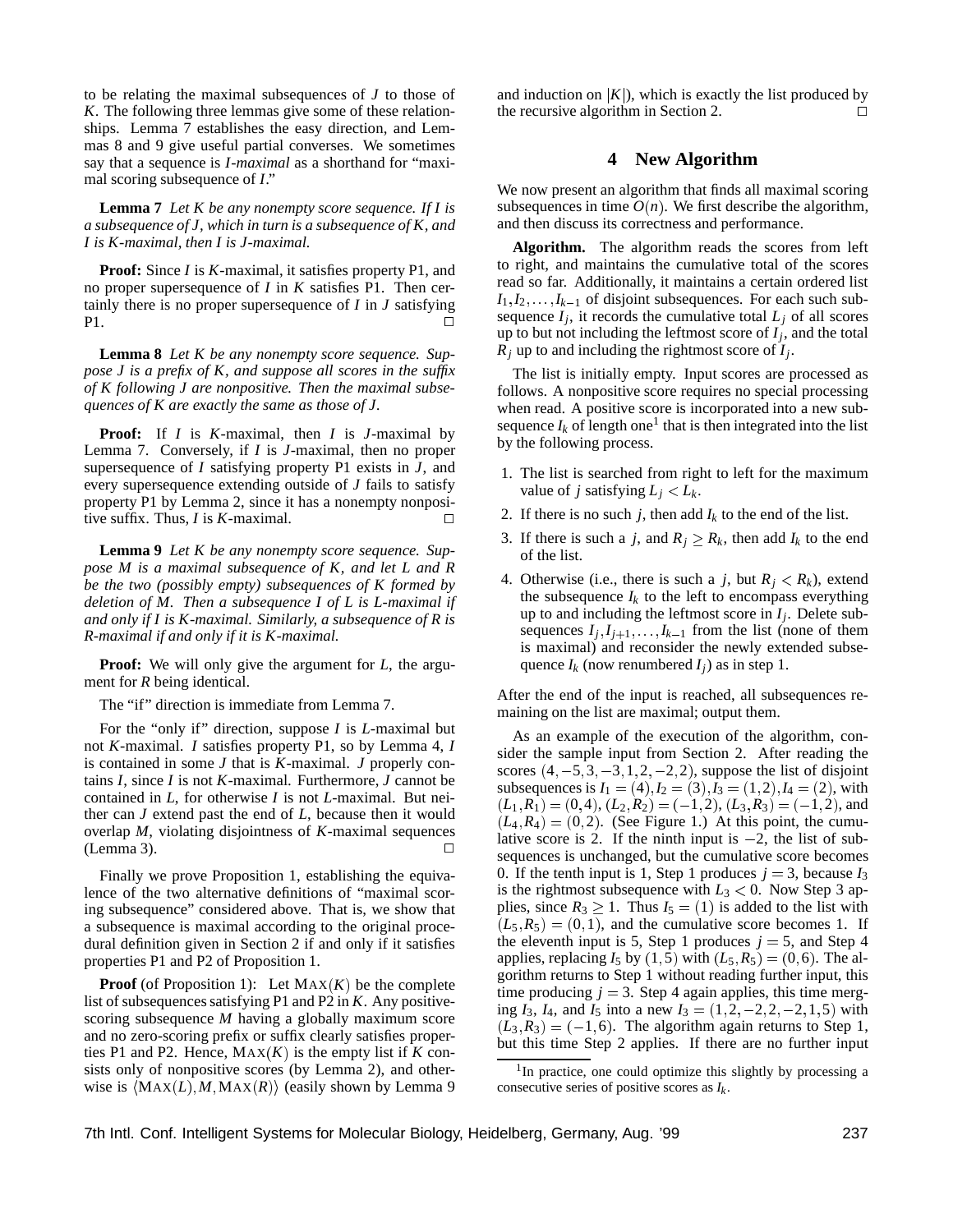

Figure 1: An example of the algorithm. Bold segments indicate score sequences currently in the algorithm's list. The left figure shows the state prior to adding the last three scores, and the right figure shows the state after.

scores, the complete list of maximal subsequences is then  $I_1 = (4), I_2 = (3), I_3 = (1, 2, -2, 2, -2, 1, 5)$ , as in Section 2.

**Correctness.** The key to proving the correctness of the algorithm is the following lemma.

**Lemma 10** *Let Q be a score sequence. Suppose that a suffix I<sup>k</sup> of Q satisfies property P1. Let P be the prefix of Q preceding*  $I_k$ *. Further suppose that*  $I_1, \ldots, I_{k-1}$  *is the complete ordered list of the P-maximal subsequences. Then the subsequences*  $I'_1, I'_2, \ldots$  constructed from  $I_1, \ldots, I_k$ *by Steps 1–4 above form the complete ordered list of the Qmaximal sequences.*

The correctness of the algorithm follows from Lemma 10. Given an input sequence *T*, let  $Q_i$ ,  $0 \le i \le |T|$ , be the length *i* prefix of *T*. We show by induction on *i* that after processing the  $i^{th}$  score, the list  $I_1, I_2, \ldots$  constructed by the algorithm above is the complete ordered list of *Qi*-maximal sequences. The basis,  $i = 0$ , is immediate. For the induction step, suppose the list consists of  $I_1, \ldots, I_{k-1}$  when the  $i^{th}$ score is read. If the *i*<sup>th</sup> score is nonpositive, then the maximal subsequences of  $Q_i$  are exactly the same as the maximal subsequences of  $Q_{i-1}$ , by Lemma 8. If the  $i^{th}$  score is positive, then it comprises the entire subsequence  $I_k$  constructed by the algorithm, which clearly satisfies property P1. Furthermore, by the induction hypothesis,  $I_1, \ldots, I_{k-1}$  is the complete ordered list of the  $Q_{i-1}$ -maximal subsequences, and so Lemma 10 implies that the algorithm correctly constructs the complete ordered list of  $Q_i$ -maximal sequences.

We now prove the Lemma.

**Proof** (of Lemma 10): There are three cases, paralleling Steps 2–4 of the algorithm.

CASE 1: Suppose Step 1 locates no *j* such that  $L_j < L_k$ . Applying Lemma 6 to *P* and Lemma 2 to *Ik*, *L<sup>k</sup>* is a minimum cumulative score in *Q*. Then applying Lemma 6 to *Q* and Lemma 2 to  $I_k$ , some prefix *J* of  $I_k$  is *Q*-maximal. In order for *J* to have property P2,  $J = I_k$ , so  $I_k$  is Q-maximal. The fact that each  $I_j$ ,  $0 < j < k$ , is Q-maximal then follows from Lemma 9, by choosing  $M = I_k$ .

CASE 2: Suppose there is a *j* such that  $L_i < L_k$ , and suppose for the greatest such *j* that  $R_j \geq R_k$ . We claim that  $I_j$  is *Q*-maximal. Suppose not. From the definition of maximality there must be some proper supersequence  $J$  of  $I_i$  satisfying property P1. Furthermore, this supersequence cannot lie totally within  $P$  (otherwise  $I_i$  would not be  $P$ -maximal). Consequently, *J* must overlap  $I_k$ . The (nonempty) suffix of *J* that begins at the right end of *I<sup>j</sup>* must have a nonpositive score (since  $R_k$ , and hence by Lemma 2 every cumulative total within  $I_k$ , is at most  $R_j$ ). But this contradicts Lemma 2, which means *I<sup>j</sup>* is *Q*-maximal.

Let *S* be the suffix of *Q* that begins at the right end of *I<sup>j</sup>* . Applying Lemma 6 as in Case 1, *I<sup>k</sup>* is *S*-maximal, since *L<sup>k</sup>* is a minimum cumulative score in *S*. By choosing  $M = I_j$  in Lemma 9,  $I_k$  is also  $Q$ -maximal. Then one more application of Lemma 9 with  $M = I_k$  shows that  $I_1, I_2, \ldots, I_{k-1}$  are all *Q*-maximal.

CASE 3: Suppose there is a *j* such that  $L_i < L_k$ , and for the greatest such *j* we have  $R_i < R_k$ . This is perhaps the most interesting case, in which several *P*-maximal subsequences are merged into one sequence having a greater total score. The merged sequence may not be *Q*-maximal, but will be shown to satisfy property P1, and so Lemma 10 may be applied inductively. Let  $k'$  be the least index in the range  $j < k' \leq k$  such that  $R_j < R_{k'}$ . (Such a  $k'$  exists since  $k$  satisfies this property.) Let *J* be the interval extending from the left end of  $I_j$  to the right end of  $I_{k'}$ . By construction, all intervals  $I_{j'}$ ,  $j < j' < k'$ , have  $L_j < L_{j'}$  and  $R_{j'} < R_{k'}$ , so by Lemma 6 (and Lemma 7),  $L_j$  is the unique minimum and  $R_{k'}$ the unique maximum among the cumulative totals within *J*. By Lemma 2, then, *J* satisfies property P1. If  $k' < k$ , then *J* lies wholly within *P*, contradicting the *P*-maximality of *I<sup>j</sup>* , say. Hence we have  $k' = k$ , and *J* is a suffix of *Q* satisfying property P1. Let  $P'$  be the prefix of P to the left of *J*, and note that, by choosing  $K = P$  and  $M = I_j$  in Lemma 9, the complete list of  $P'$ -maximal subsequences is  $I_1, \ldots, I_{j-1}$ . Furthermore,  $j < k$ , so by induction on  $k$ , returning to Step 1 (as the algorithm does in Step 4) will correctly compute the maximal subsequences of *Q*. (The basis follows from Cases 1 and 2.)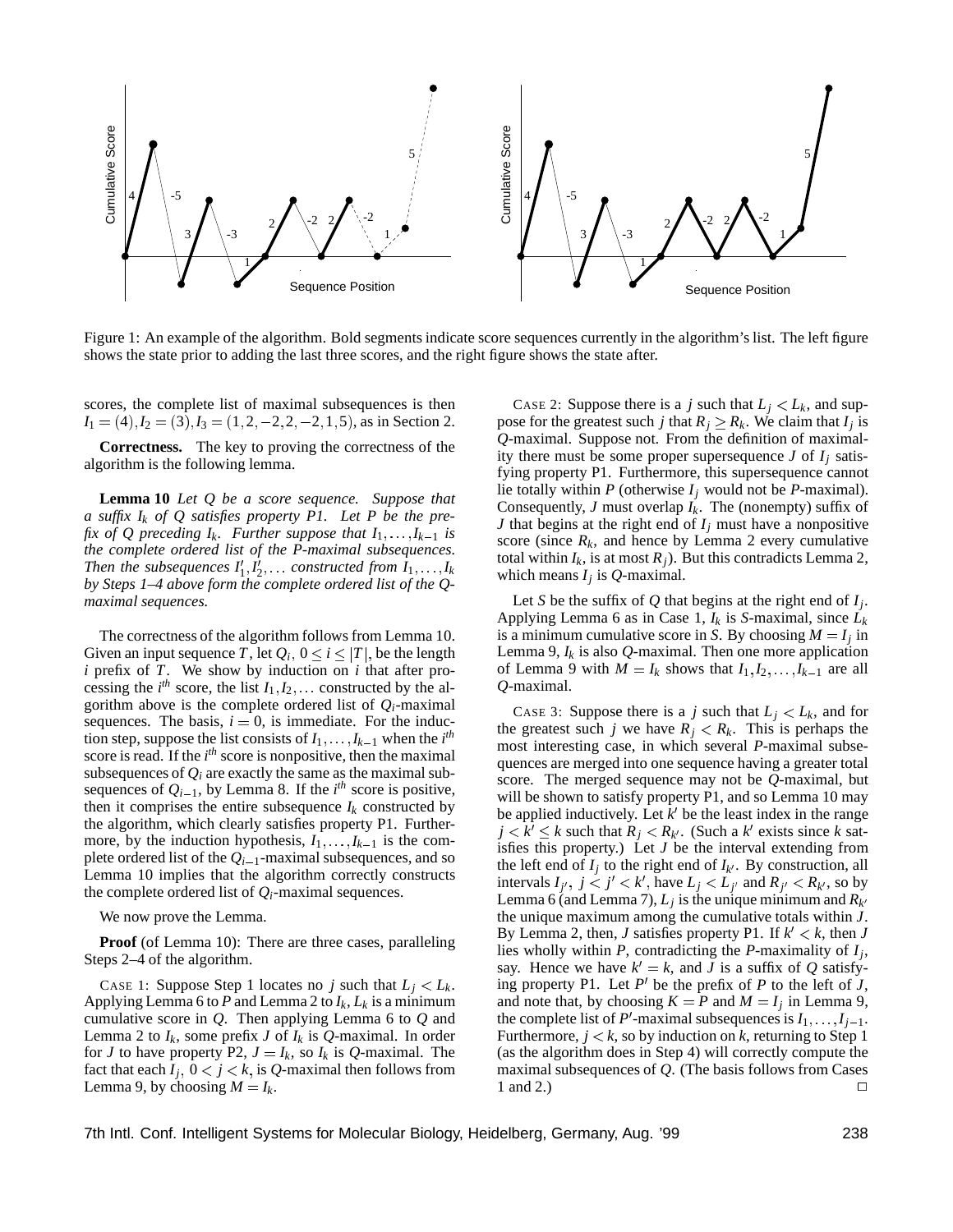**Analysis.** There is an important optimization that may be made to the algorithm. In the case that Step 2 applies, not only are subsequences  $I_1, \ldots, I_{k-1}$  maximal in *Q*, they are maximal in every sequence *R* of which *Q* is a prefix, and so may be output before reading any more of the input. (This is true since  $L_k$  is a minimum cumulative score in  $Q$ , so any supersequence of  $I_j$ ,  $1 \le j \le k-1$ , extending past the left end of *I<sup>k</sup>* will have a nonpositive prefix, hence is not *R*maximal by Lemma 2.) Thus, Step 2 of the algorithm may be replaced by the following, which substantially reduces the memory requirements of the algorithm.

2. If there is no such *j*, all subsequences  $I_1, I_2, \ldots, I_{k-1}$  are maximal. Output them, delete them from the list, and reinitialize the list to contain only  $I_k$  (now renumbered *I*1).

The algorithm as given does not run in linear time, because several successive executions of Step 1 might reexamine a number of list items. This problem is avoided by storing with each subsequence  $I_k$  added during Step 3 a pointer to the subsequence  $I_j$  that was discovered in Step 1. The resulting linked list of subsequences will have monotonically decreasing  $L_i$  values, and can be searched in Step 1 in lieu of searching the full list. Once a list element has been bypassed by this chain, it will be examined again only if it is being deleted from the list, either in Step  $2'$  or Step 4. The work done in the "reconsider" loop of Step 4 can be amortized over the list item(s) being deleted. Hence, in effect, each list item is examined a bounded number of times, and the total running time is linear.

The worst case space complexity is also linear, although one would expect on average that the subsequence list would remain fairly short in the optimized version incorporating Step  $2'$ : since the expected value of an individual score is negative, Step 2' should occur fairly frequently. Empirically, a few hundred stack entries suffice for processing sequences of a few million residues, for either synthetic or real genomic data.

### **5 Experimental Results**

We have implemented both our linear time algorithm and the previously known divide and conquer algorithm and compared their performances.

Our linear time algorithm is a factor of five faster even on sequences as short as 100 residues, and is 15 to 20 times faster on megabase sequences. It can process a one megabase score sequence in less than 100 milliseconds on a midrange PC. Obviously, saving a few seconds or tens of seconds on one analysis will not be critical in many circumstances, but may be more significant when analyzing long sequences, repeatedly analyzing sequences under varying scoring schemes, searching data bases, or when offered on a busy Web server, for example.

As noted in the introduction, the code for the linear time algorithm is somewhat more complex than that for the divide

and conquer algorithm, but not substantially more complex. The core of the algorithm is well under 100 lines of C code.

Figure 2 gives comparative timing information for the two algorithms in one set of experiments. The figure plots  $T/n$ versus  $n$  (on a logarithmic scale), where  $T$  is the running time of either algorithm and *n* is the length of the input score sequence. As expected, the running time of the divide and conquer algorithm appears to be growing as *n*log*n*, as evidenced by the linear growth of  $T/n$  when plotted against log*n* in Figure 2. Also as expected, the running time of our algorithm is growing linearly with *n*, i.e.,  $T/n$  is nearly constant over the full range of lengths considered, from  $n = 128$ to  $n = 1,048,576$ , with a mean of 80 nanoseconds per score.

The tests plotted in Figure 2 were performed on a Macintosh 9600/300, (300 MHz PowerPC 604e processor, 1MB inline cache, 64 MB RAM). The input length varied by factors of 2 from  $2^7$  to  $2^{20}$ . Ten trials were run at each length, with integer scores drawn independently and uniformly from -5 to +4 (expectation -0.5). Each algorithm was run repeatedly on each random score sequence to compensate for limited resolution of the system clock, but we did not carefully control for cache effects. Each of the ten trials for each algorithm is plotted in Figure 2. It is interesting to note that the running time of our linear time algorithm is much less variable than that of the divide and conquer algorithm, and in fact most of its variation in these tests may be due to clock granularity.

The same tests using synthetic data were run on several platforms (Pentium II, SPARC, Alpha). Additionally, we ran tests using real genomic sequences (yeast and bacterial) of up to a few megabases in length. Relative performance of the two algorithms was similar for all these data sets on all platforms. The performance of neither algorithm appears to be particularly sensitive to the source of the data.

In the course of our timing tests, we ran a few simple experiments such as the following. In the *Haemophilus influenzae* genome, the dinucleotide  $C_pG$  appears on average once every 25 bases. Karlin, Mrázek, and Campbell (1997) have reported that the  $C_pG$  dinucleotide is rather uniformly distributed throughout the *H. influenzae* genome, and its frequency is generally explainable in terms of the underlying frequencies of the mononucleotides C and G. Specifically, they defined the quantity  $\rho_{CG}$  to be  $f_{CG}/f_{CG}$ , where  $f_{CG}$  is the frequency of  $C_p$ G dinucleotides in a given region, and  $f_C, f_G$  are the corresponding mononucleotide frequencies in that region. They observed that  $\rho_{CG}$  is near 1 and nearly constant across successive 50kb contigs of the genome, in contrast to certain other dinucleotides. We ran our maximal subsequence algorithm on the complete genome, assigning a score of 20 to each  $C_p$ G dinucleotide and a score of -1 to all others. As expected, since an "average" 25 residue sequence will have a net score of -4, most of the nineteen thousand maximal subsequences identified by the algorithm are quite short and have low scores. However, about 20 subsequences were found with lengths of two to twenty kilobases and (statistically significant (Karlin & Altschul 1990)) scores of several hundred to several thousand. A third of these are easily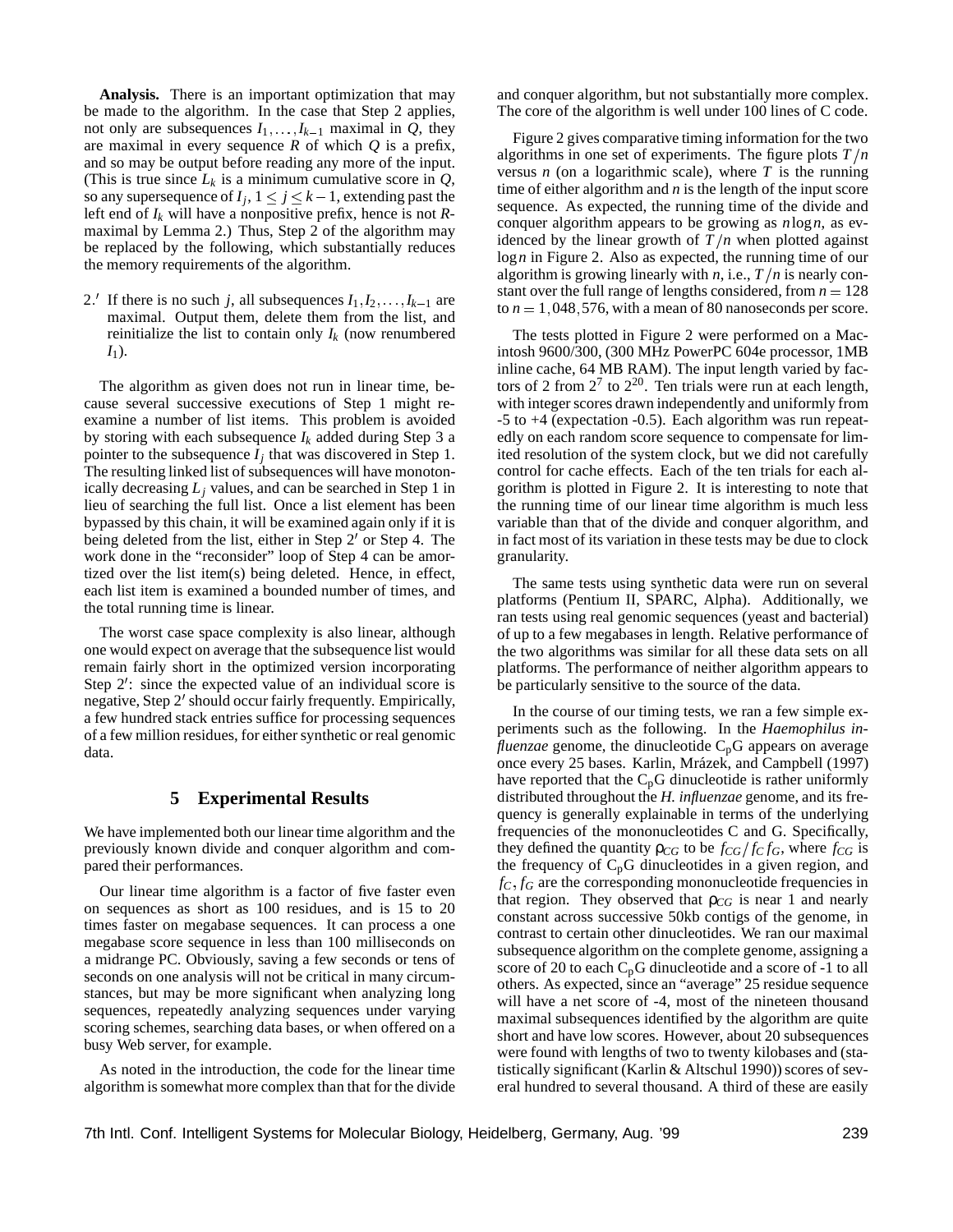# **Timing Comparison**



Figure 2: Timing comparison of the divide and conquer and linear time algorithms. See text for details.

explained away as regions of unusually high C/G content, which can be expected to have more  $C_pG$  dinucleotides (i.e., these regions also have  $\rho_{CG}$  near 1). However, two thirds of the subsequences show a substantial enrichment in  $C_p$ G dinucleotides as compared to the frequency of C/G mononucleotides in the same subsequence (high  $\rho_{CG}$ ). Existence of these  $C_p$ G-rich regions does not contradict the observations of Karlin, Mrázek, and Campbell (1997) since they are only visible on a variable length scale shorter than 50kb. We do not claim that identification of these regions is novel, nor that they are biologically significant, but we do hope that availability of the fast algorithm for the very general scoring problem presented in this paper will help researchers identify features that are both novel and biologically significant.

#### **Acknowledgments**

We thank Phil Green for presenting the problem to us, and for many enlightening discussions. Thanks to an anonymous referee for pointing out some relevant papers. This material is based upon work supported in part by the National Science Foundation and DARPA under grant #DBI-9601046.

#### **References**

Altschul, S. F., and Erickson, B. W. 1986a. Locally optimal subalignments using nonlinear similarity functions. *Bulletin of Mathematical Biology* 48:633–660.

Altschul, S. F., and Erickson, B. W. 1986b. A nonlinear measure of subalignment similarity and its significance levels. *Bulletin of Mathematical Biology* 48:617–632.

Altschul, S. F. 1997. Evaluating the statistical significance of multiple distinct local alignments. In Suhai, S., ed., *The-* *oretical and Computational Methods in Genome Research*. New York: Plenum Press. 1–14.

Bates, J. L., and Constable, R. L. 1985. Proofs as programs. *ACM Transactions on Programming Languages and Systems* 7(1):113–136.

Bentley, J. 1986. *Programming Pearls*. Addison-Wesley.

Brendel, V.; Bucher, P.; Nourbakhsh, I. R.; Blaisdell, B. E.; and Karlin, S. 1992. Methods and algorithms for statistical analysis of protein sequences. *Proceedings of the National Academy of Science USA* 89(6):2002–2006.

Dembo, A., and Karlin, S. 1991. Strong limit theorems of empirical functionals for large exceedances of partial sums of IID variables. *Annals of Probability* 19(4):1737–1755.

Green, P. 1997. Detecting inhomogeniety in DNA and protein sequences. Computational Biology Seminar, Department of Molecular Biotechnology, University of Washington.

Karlin, S., and Altschul, S. F. 1990. Methods for assessing the statistical significance of molecular sequence features by using general scoring schemes. *Proceedings of the National Academy of Science USA* 87(6):2264–2268.

Karlin, S., and Altschul, S. F. 1993. Applications and statistics for multiple high-scoring segments in molecular sequences. *Proceedings of the National Academy of Science USA* 90:5873–5877.

Karlin, S., and Brendel, V. 1992. Chance and significance in protein and DNA sequence analysis. *Science* 257:39–49.

Karlin, S., and Dembo, A. 1992. Limit distributions of maximal segmental score among Markov-dependent partial sums. *Advances in Applied Probability* 24:113–140.

Karlin, S.; Bucher, P.; Brendel, V.; and Altschul, S. F. 1991. Statistical-methods and insights for protein and